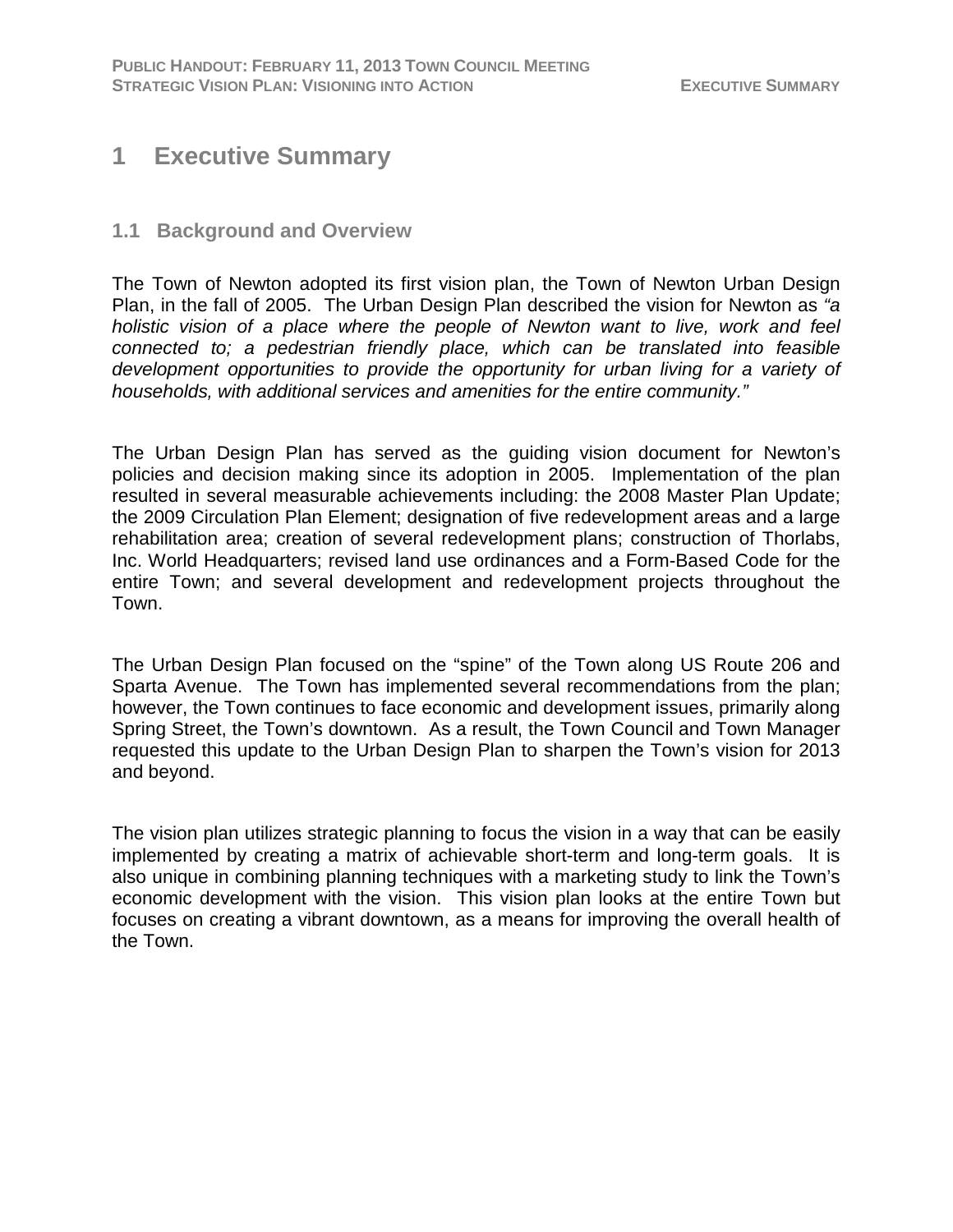#### **1.2 Public Process and Findings**

The vision of the Town is reliant on meaningful citizen input. As part of the vision plan development, a public process was employed to engage residents, business owners, stakeholders, Town employees and volunteers, developers and others, in the process of building the vision. Two public sessions and thirteen stakeholder interviews were conducted to gather public input. The public process centered around five questions that elicited responses on Perception of the Town, Vision of the Town, Small Steps to Achieve the Vision, Shopping Local, and Perception of the County Seat. The findings can be summarized as follows:

#### **PUBLIC INPUT: PERCEPTION OF THE TOWN**



The common perception of the Town is that it has huge potential, but it is not living up to those possibilities. The setting for the downtown overall, the buildings, streetscapes, etc., all have the ability to create a very charming downtown for people to visit for shopping, dining and entertainment. Many felt that Newton has a niche with the theater and restaurants as an arts and entertainment draw for the county. The store vacancies, run down look of buildings, panhandlers, loiterers on the street and abandoned buildings all detract from the Town's potential.

**PUBLIC INPUT: VISION OF THE TOWN**



A summary of the participant's overall vision is that the Town of Newton is:

"Sussex County's downtown: a charming, unique place to live and visit that is compact, attractive and offers arts, entertainment, dining, shopping and activities for all ages."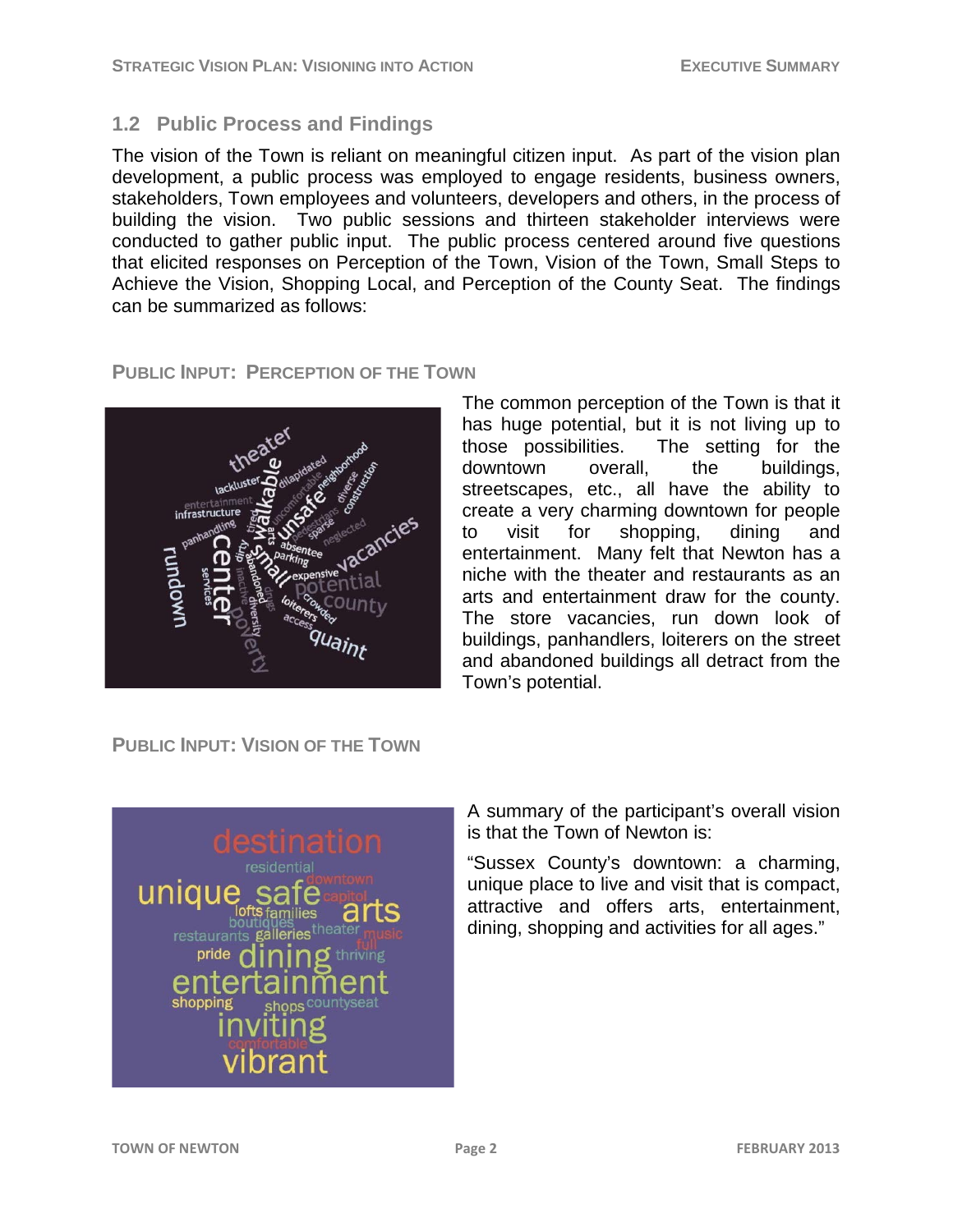#### **PUBLIC INPUT: SMALL INCREMENTAL STEPS**



#### *Perception is reality, change the perception, change the reality.*

The four major themes for implementation that emerged from the public comments included building and hardscape conditions; business improvement and promotion; communication and marketing; and community improvements, such as public safety. Small incremental steps offered by participants included: marketing the Town; cross-promotion of the theater with the restaurants and businesses; a "shop local" campaign; creating activities in the downtown, i.e. concerts, events,

parades, celebrations; cross-promotion of community health programs with shopping local; and cross promotion between the college and the Town.

**PUBLIC INPUT: SHOPPING LOCAL**



book store and more entertainment venues.

Many participants were more likely to visit Spring Street for an evening at the theater or a restaurant than to shop there during the day. At issue was a lack of a critical mass of stores to draw them for a shopping visit. Most participants knew parking wasn't an issue. Most cited some of the loiterers on the street as an issue that deters visitors to Spring Street. When asked what would bring them to shop downtown, participants mentioned numerous ideas including a gift shop, more restaurants, ice cream shop, candy shop, more galleries and boutiques, a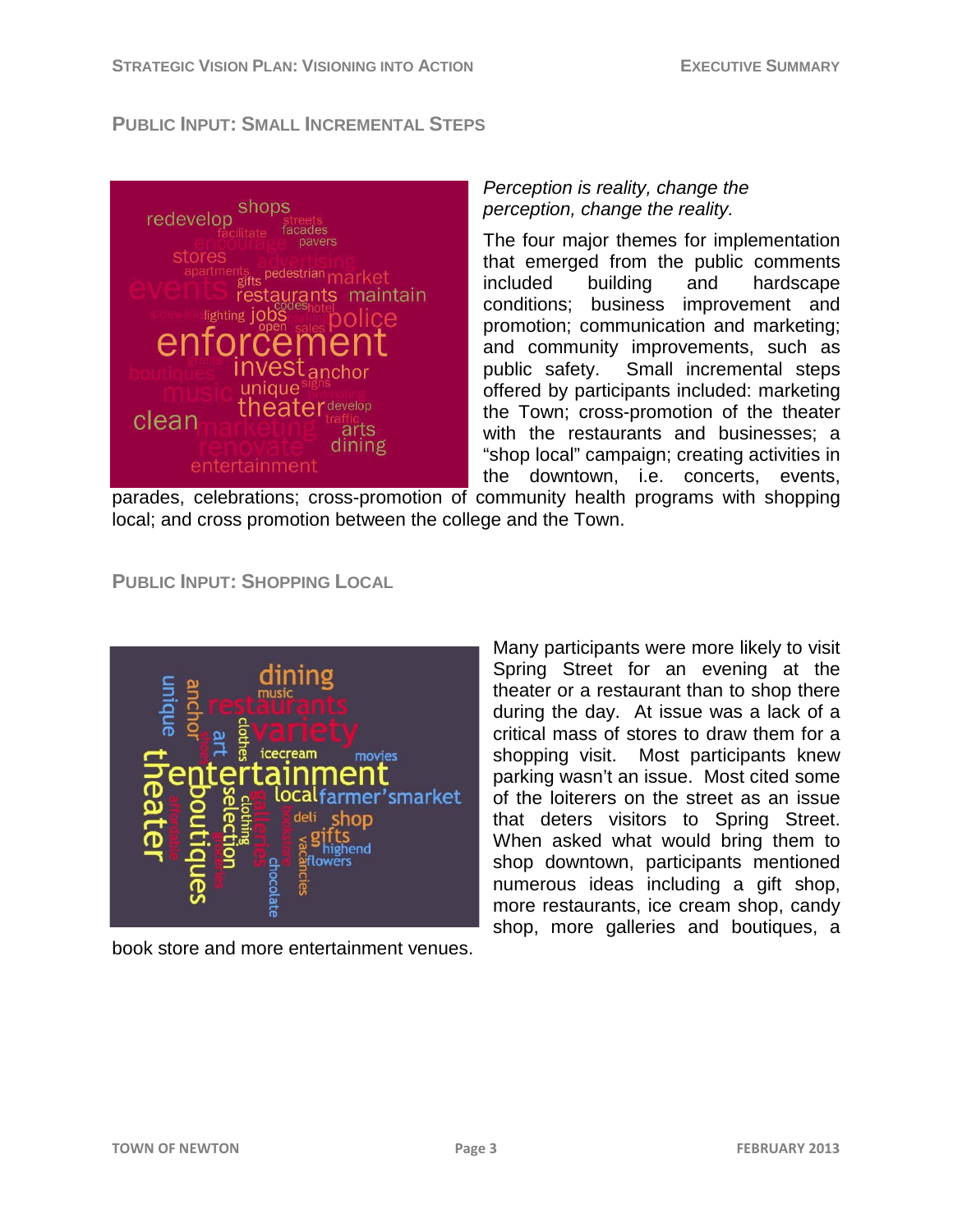#### **PUBLIC INPUT: PERCEPTION OF NEWTON AS THE COUNTY SEAT**



Most participants felt Newton's position as the County Seat was generally positive for the Town but also presents challenges. They felt it provides a unique identity to the Town as the County's "Capitol". They noted Newton's position as the County Seat brought numerous professionals and individuals to the Town during the week. Most participants also noted the impact of having numerous social services located in Town, along with the County Jail, and how this could be impacting people's perception of Newton and the downtown.

In some cases, stakeholder's felt that there are "two Newtons", Spring Street and the rest of the Town. The perception of Spring Street is often one of a location where crime occurs, while the rest of the Town is seen as safer and family-oriented.

### **1.3 Marketing Plan**

The Marketing Plan builds on the findings from the public involvement sessions as its foundation then brings in demographic and statistical data to determine market support for the vision goals developed through the public process. The plan reinforces market support for job growth in healthcare and social services, accommodation and food services, and arts and entertainment, supporting the vision for an arts, entertainment and dining destination. The plan finds the Town's location as the County Seat brings 2,600 employees to the Town daily, supporting the need to promote the businesses in the area to County employees. The 5-10-20 mile radius of demand in the plan shows that within the 20 mile radius, demand exceeds supply for many retail uses, showing potential for growth in the downtown. The Retail Market Power Analysis from the plan supports the perceptions, desires and vision from the public involvement sessions and stakeholder interviews. Hobby stores, books stores and music stores along with clothing and accessories stores such as men's and ladies clothing and jewelry stores all have high demand versus supply regarding consumer spending.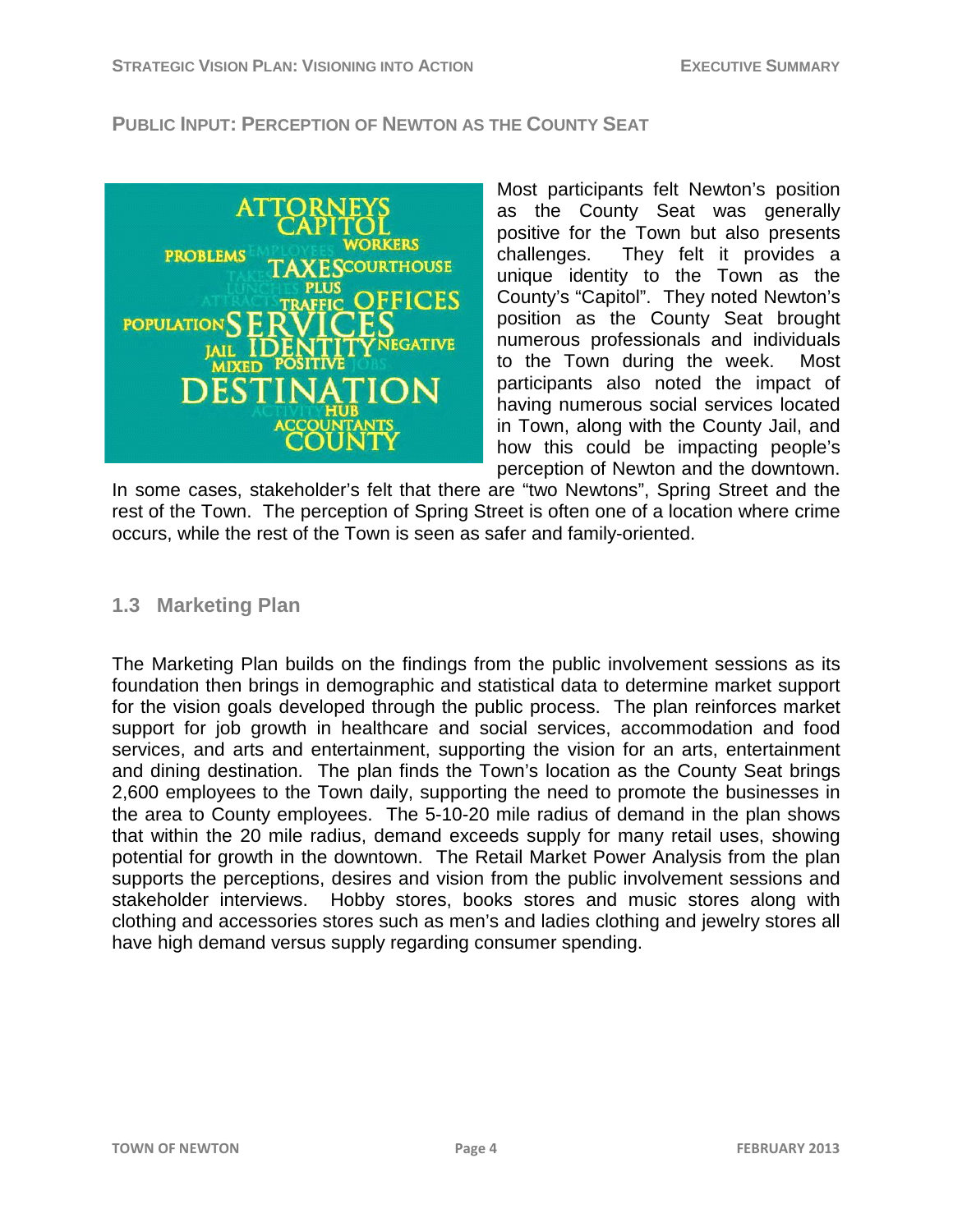The Marketing Plan recommendations are tied directly into the Vision Implementation Matrixes and support the overall Strategic Plan by providing demographic and statistical support for the findings of the public involvement sessions.

## **1.4 The Strategic Vision**

The Strategic Vision builds on the existing vision of the Town from the Urban Design Plan. It describes the Town as a compact "urban" Town which has a unique sense of place that attracts people not just to visit, but to live and work as well. The community envisioned by the Urban Design plan is a tight knit mixed-use Town with the potential to encompass a wide variety of residential and commercial uses. The Strategic Vision plan focuses on the center of the Town, as the heart of the Town that provides life and vibrancy to the Town as a whole. When the center of the Town is not doing well, the whole Town suffers. The Strategic Vision for the Town envisions what the downtown can be: "Sussex County's Downtown: a charming, unique place to live and visit that is compact, attractive and offers arts, entertainment, dining, shopping and activities for all ages." The Strategic Vision is a focused look at the heart of the downtown, what it is today, what it can be tomorrow and how to get there.

## **1.5 Recommendations and Conclusions**

The marketing plan results and the public process findings were filtered into three comprehensive goals for implementing the Strategic Vision. Goal 1 is to improve the conditions of hardscape and buildings in the downtown. The actions to reach this goal include aggressive code enforcement, addressing overcrowding and single room occupancy hotels, studying redevelopment designations in the area and maintaining and improving hardscape, landscaping and the public space. Goal 2 is to create a vibrant downtown. The recommendations to achieve Goal 2 include: studying the feasibility of a Special Improvement District (SID), supporting the existing merchants' group, implementing a marketing campaign for the Town, identifying public/private partnerships for economic development, and improving the arts, entertainment and cultural experiences in the Town. Goal 3 is to improve the quality of life in the downtown. Recommendations to implement Goal 3 include: increasing police and security presence; advertising the presence of existing security cameras and installing speakers and playing music in the downtown. Each goal and the actions that support it are included in an implementation matrix which contains what will be done, by whom, when, what resources are needed, and what additional steps will need to be taken.